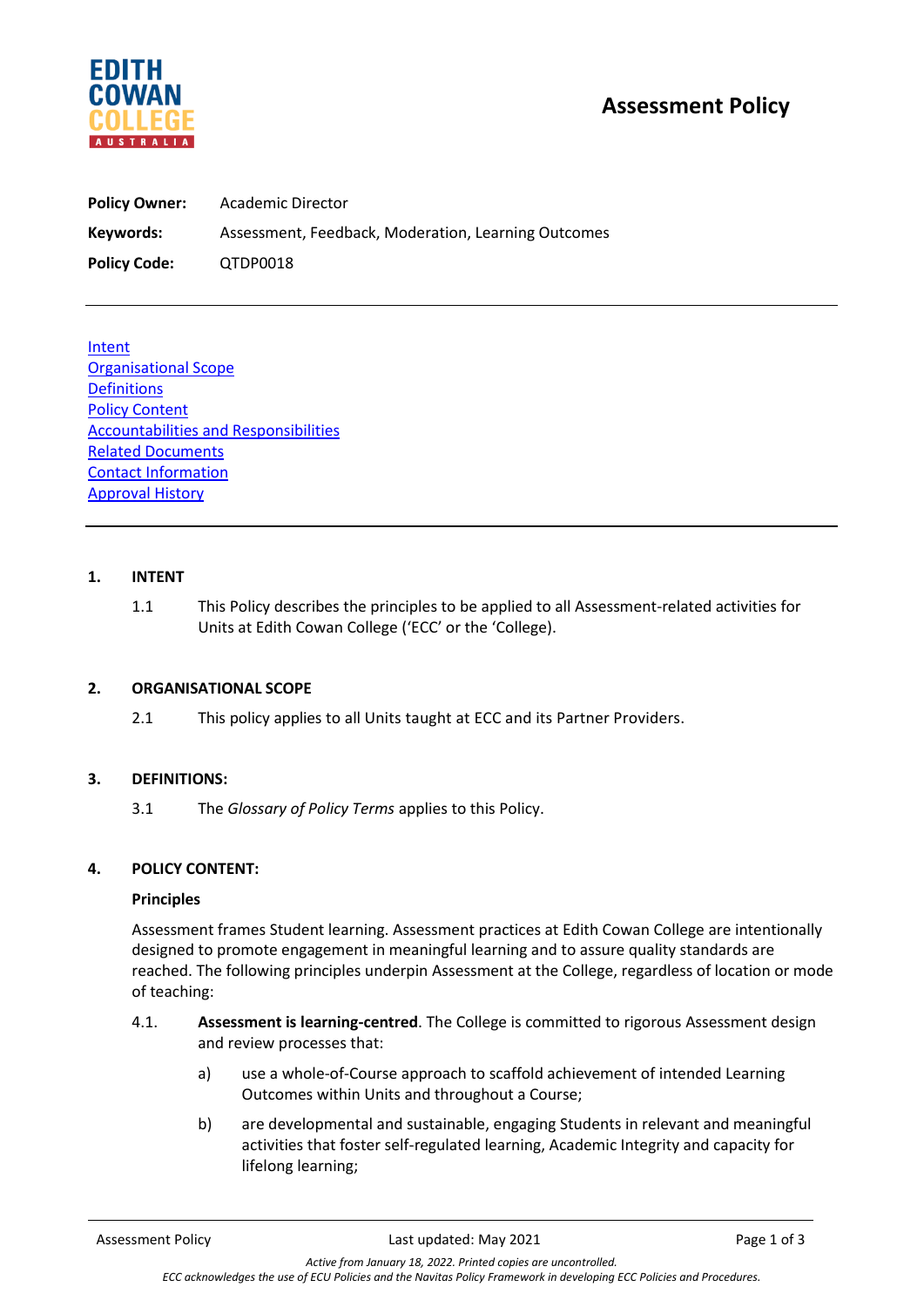# **Assessment Policy**



- c) are based on explicit criteria and clearly defined standards, eliciting high quality evidence of performance in relation to targeted Learning Outcomes;
- d) assure the validity, reliability and effectiveness of Assessment practices;
- e) align with the Australian Qualifications Framework (AQF) and requirements of external accreditation bodies, where applicable; and
- f) are fair and equitable to all Students.
- 4.2. **Assessment is globally relevant**. The College is committed to Assessment practices that enhance Students' global competitiveness by:
	- a) embedding communication and generic skills within key tasks;
	- b) designing tasks that are authentic and connected to industry and community;
	- c) incorporating relevant technologies to facilitate a future-oriented experience; and
	- d) establishing appropriate forums for the development and sharing of standards within and between disciplinary and professional communities.
- 4.3. **Assessment supports transformative learning**. The College is committed to formative and summative Assessment practices that:
	- a) expose Students to multiple perspectives that challenge assumptions and broaden and redefine understandings;
	- b) build capacity for future learning by intentionally including opportunities for Students to independently judge and improve performance quality;
	- c) build higher-order cognitive and metacognitive skills; and
	- d) foster deep understanding through addressing both affective and cognitive domains.

## **5. ACCOUNTABILITIES AND RESPONSIBILITIES:**

- 5.1. The **Academic Council** is responsible for ensuring the integrity and continuous improvement of all Assessment regimes.
- 5.2. The **Academic Director** is responsible for ensuring that all Staff involved in Assessment of Student academic work have appropriate qualifications and skills in contemporary Assessment principles relevant to the disciple, their role, modes of teaching and the needs to particular Student cohorts, in accordance with the *Higher Education Standards Framework (Threshold Standards 2015)*.
- 5.3. The **Academic Director**, working within approved Academic Council protocols, has responsibility for Assessment processes in all Units offered by ECC and is advised by the **Academic Program Coordinators** representing their respective discipline areas. All units must follow the quality assurance measures to ensure that the above principles and the requirements are Moderation are met each Study Period.
- 5.4. All **Staff and Students** are required to comply with the content of this policy and to seek guidance in the event of uncertainty as to its application.

*Active from January 18, 2022. Printed copies are uncontrolled. ECC acknowledges the use of ECU Policies and the Navitas Policy Framework in developing ECC Policies and Procedures.*